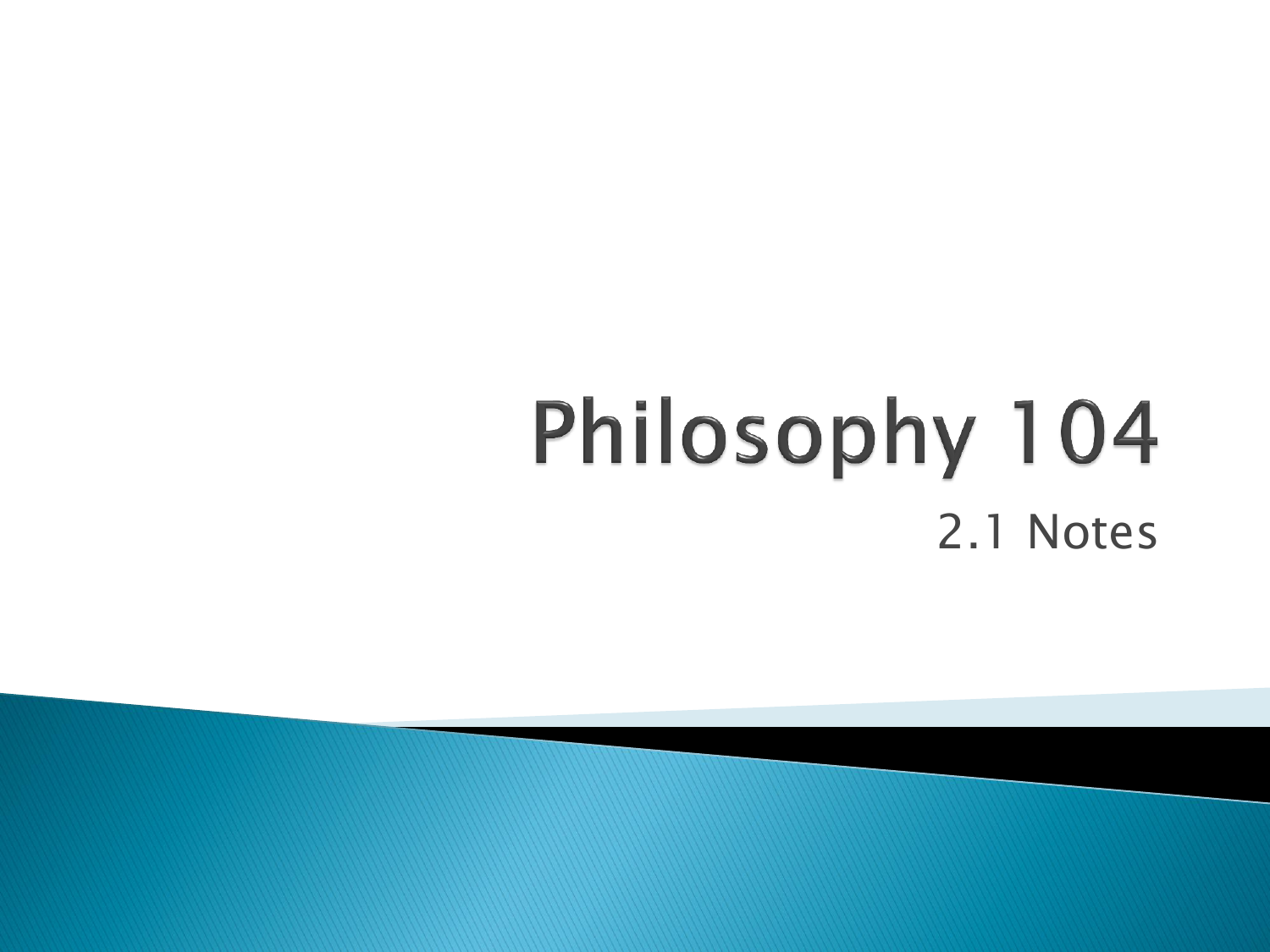#### Conventions

- ▶ Conventions are those funny things about language that people follow in order to be understood but that don't automatically suggest themselves to reason.
- $\blacktriangleright$  Hey, look, another distinction:
	- grammar: The system of rules implicit in a language, viewed as a mechanism for generating all sentences possible in that language.
	- convention: A normative or prescriptive set of rules setting forth the current standard of usage for pedagogical or reference purposes.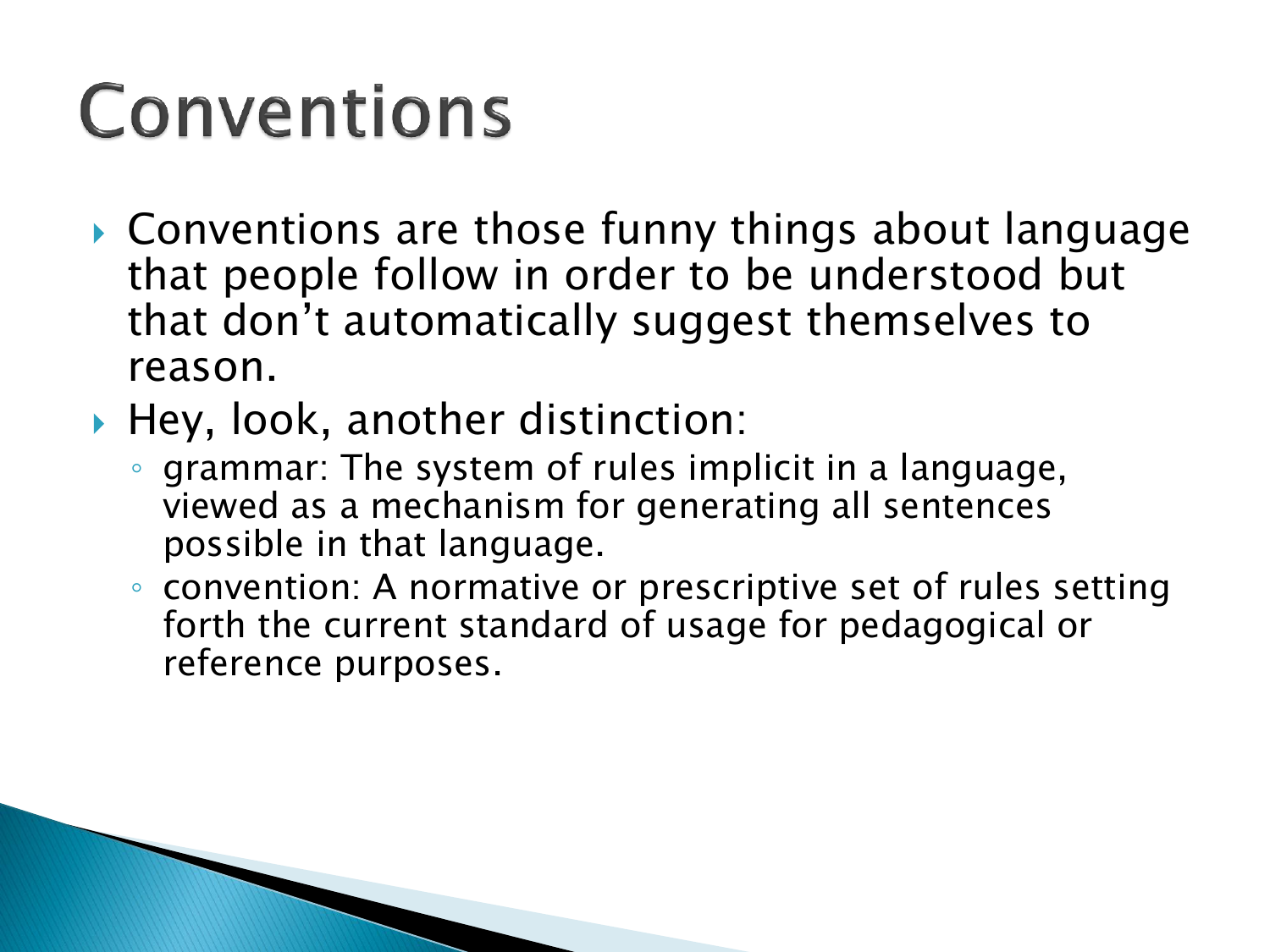## **Convention and Semantics**

- As a matter of convention certain words become used in certain ways by some mysterious form of implicit agreement.
- ▶ Often, we will get into disputes that someone will describe as "merely semantic" or "just a matter of definition".
- While sometimes people do in fact argue about what language it is appropriate to use, these disputes are seldom "merely semantic", otherwise a simple dictionary could resolve matters.
	- Consider the use, or non-use of the word 'genocide' in Rwanda
	- Consider the use, or non-use of the word 'murder' in abortion law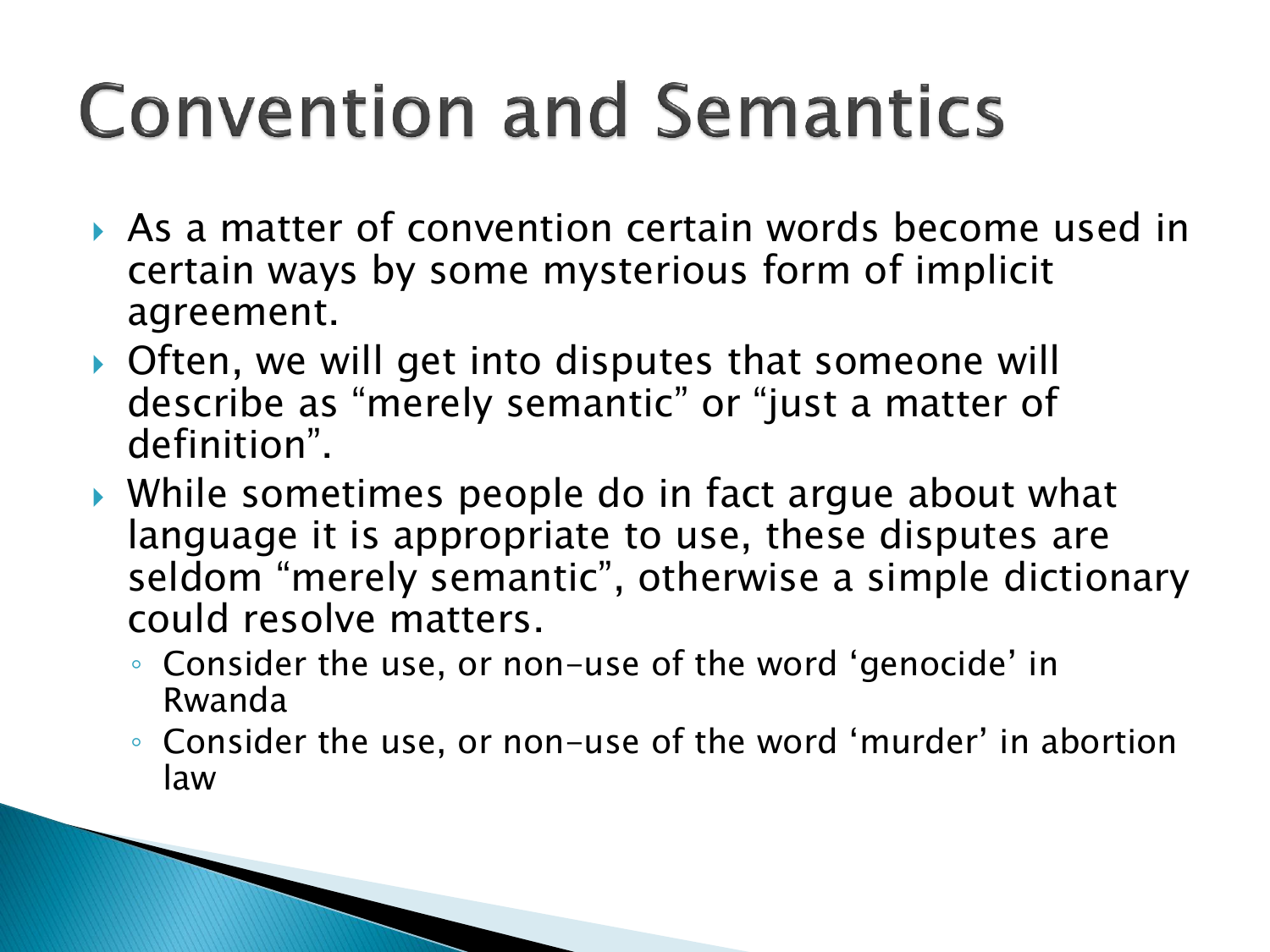#### **Convention and Truth**

 Since our language (at least those sentences that express propositions) refers to states of affairs, changing which words or phrases one uses doesn't affect the reality to which the language refers.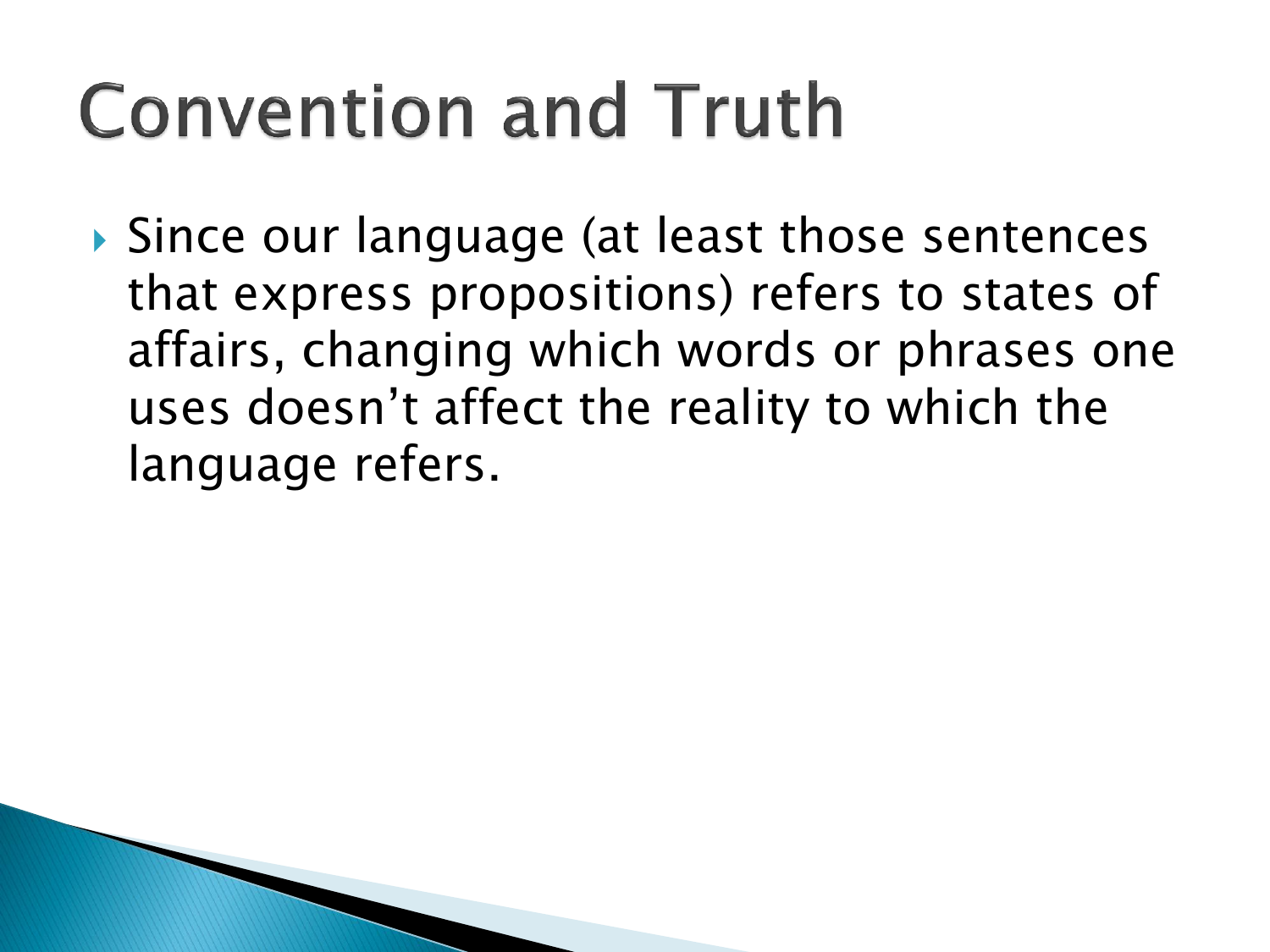# Linguistic Acts (1/2)

 A linguistic act is accomplished when someone has said something meaningful in a language.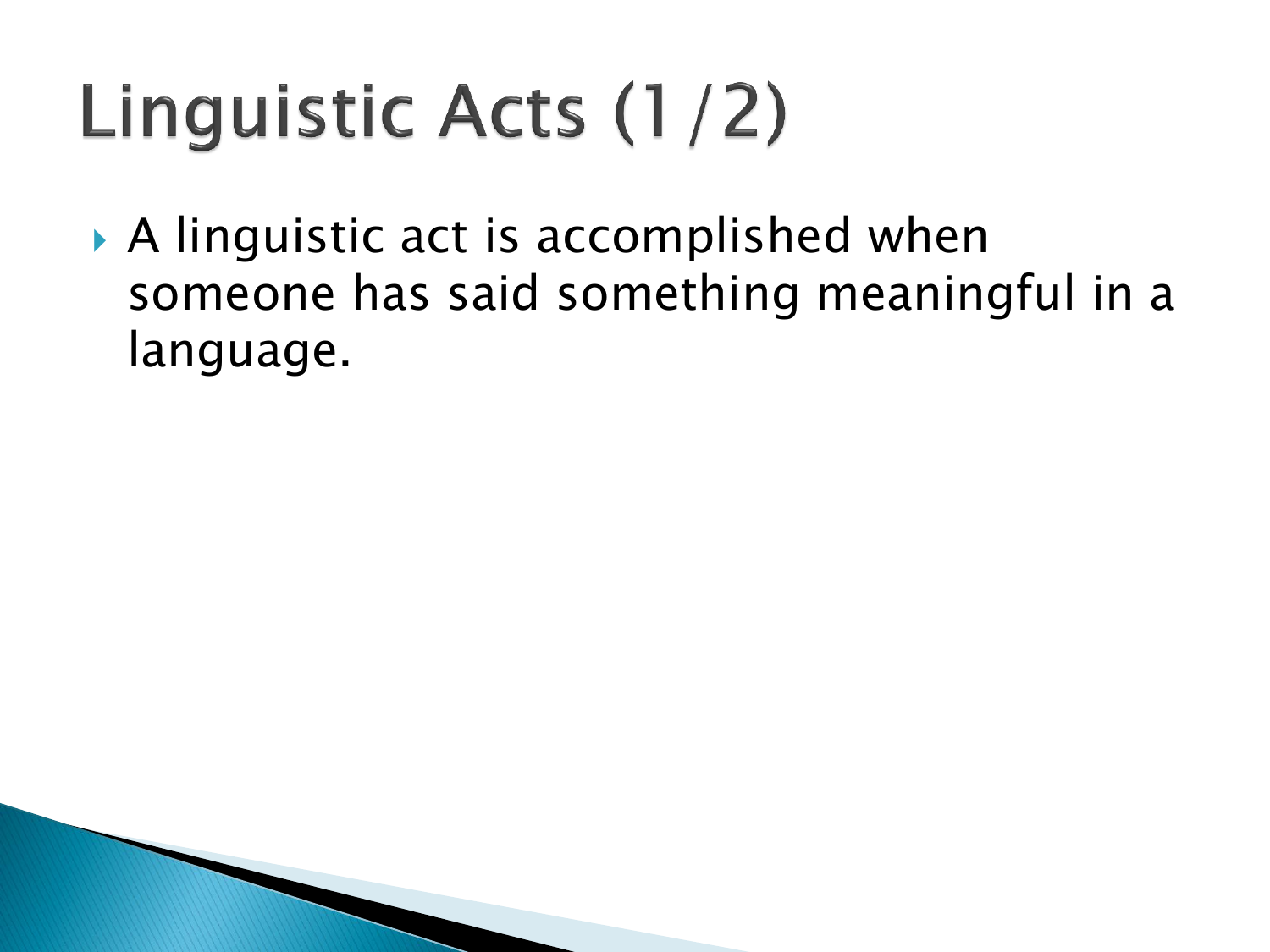# Linguistic Acts (2/2)

- Semantic conventions:
	- Give meanings to words
	- meaning is a public activity
- ▶ Syntactic conventions
	- Refers to rules of grammar or structure that affect meaning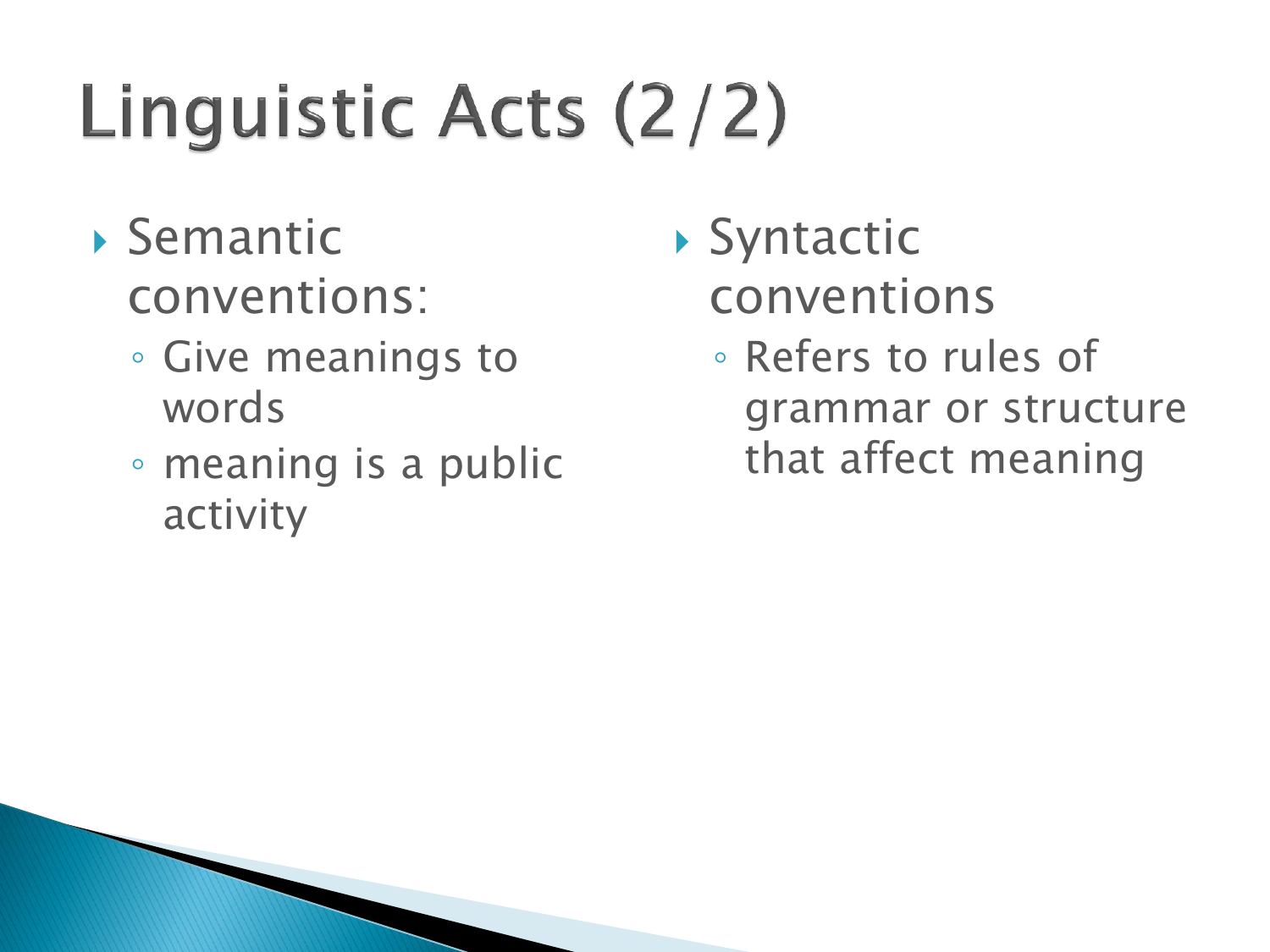## **Speech Acts**

- Performatives:
	- $\circ$  In saying "I \_\_\_\_\_" I thereby \_\_\_\_\_\_.
	- Example: "I hereby resign as President of the United States"
		- Richard Nixon
		- Context must be appropriate
		- Can <u>[fail to do a performative](https://www.youtube.com/watch?v=HuGIgf-ICHM)</u>
- Argumentative performative:
	- "I grant…" "I conclude…" "I assert…" etc.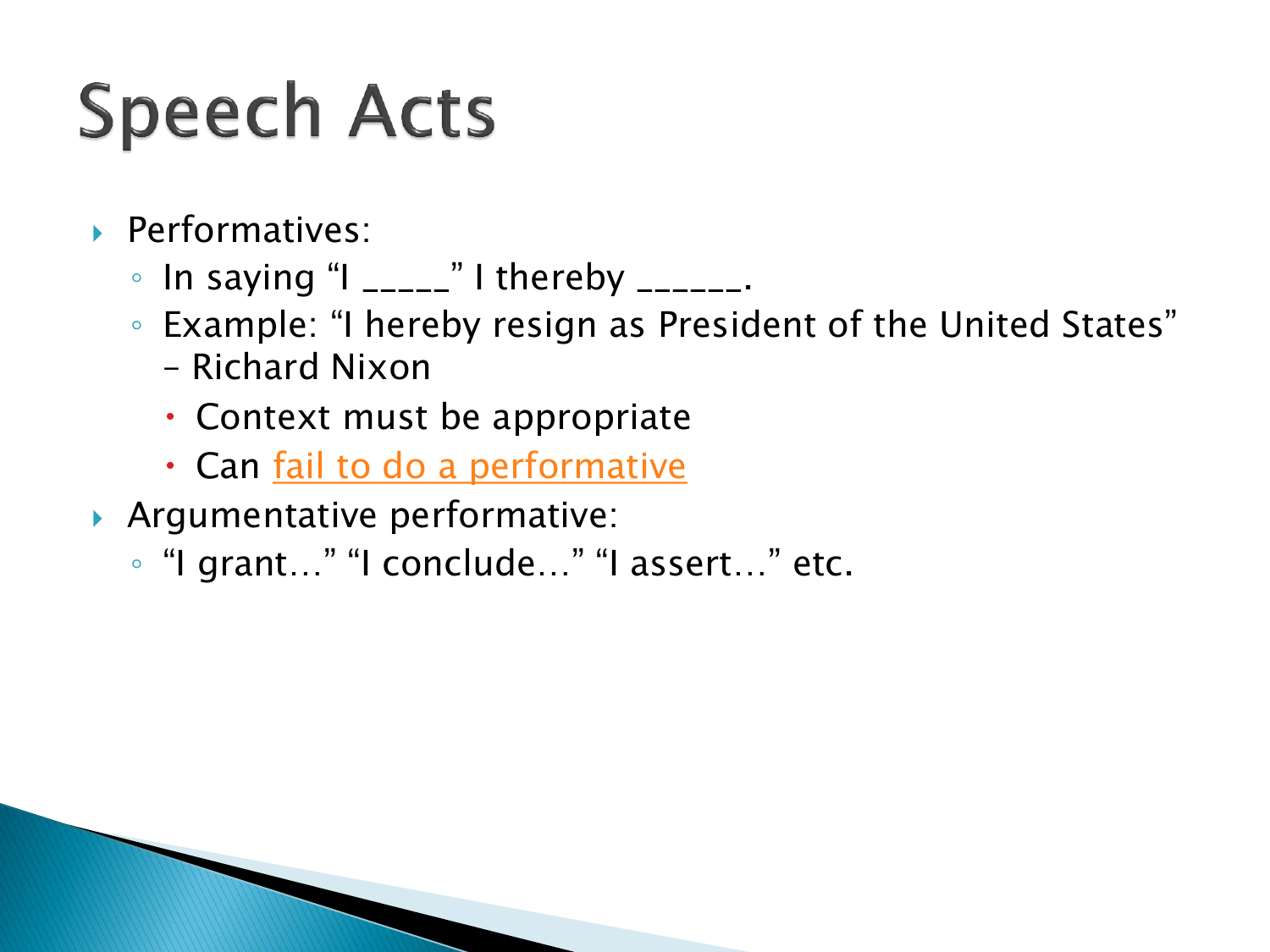## $Ch2$  EII,  $1-13$

- 1. EP
- 2. EP 3. N
- 4. N
- 5. N
- 6. N
- 7. N 8. N
- 9. N 10. N
- 11. EP 12. EP
- 13. N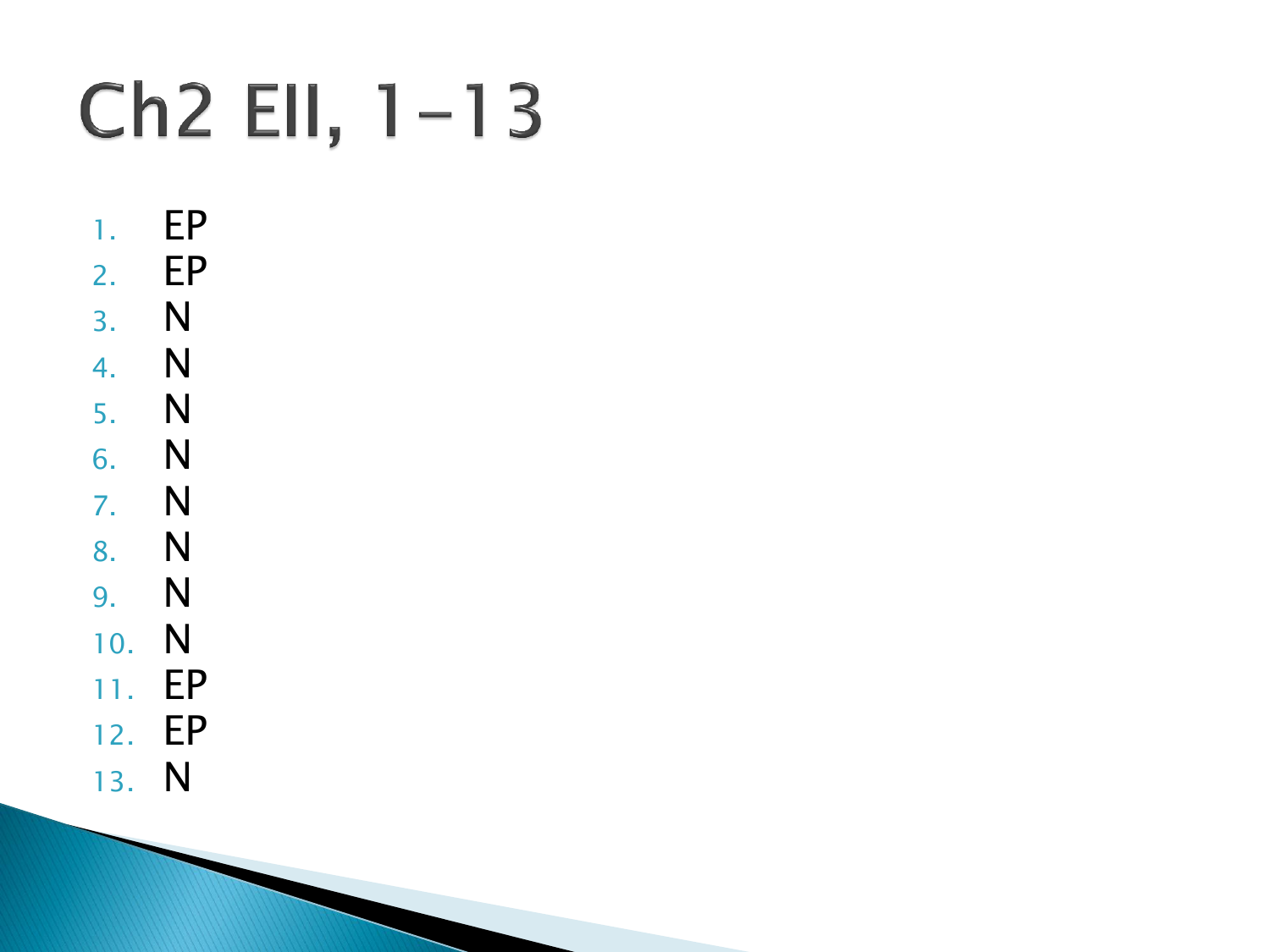1. Must the speaker use any special words or formulae to perform the speech act?

Consider: Resigning from a job, "Swearing in" in court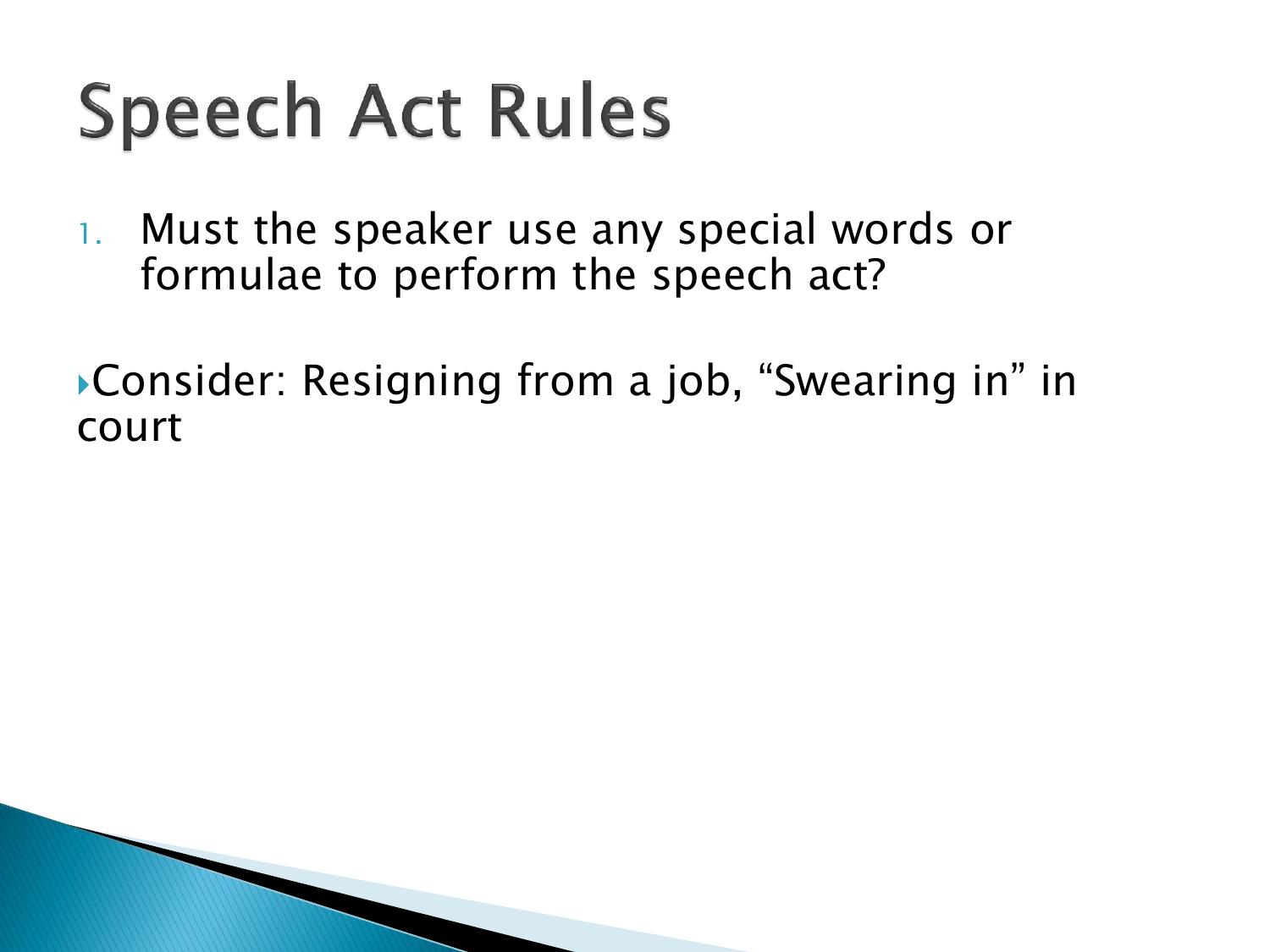2. Is any response or uptake needed to complete the speech act?

Consider: making a bet, making a promise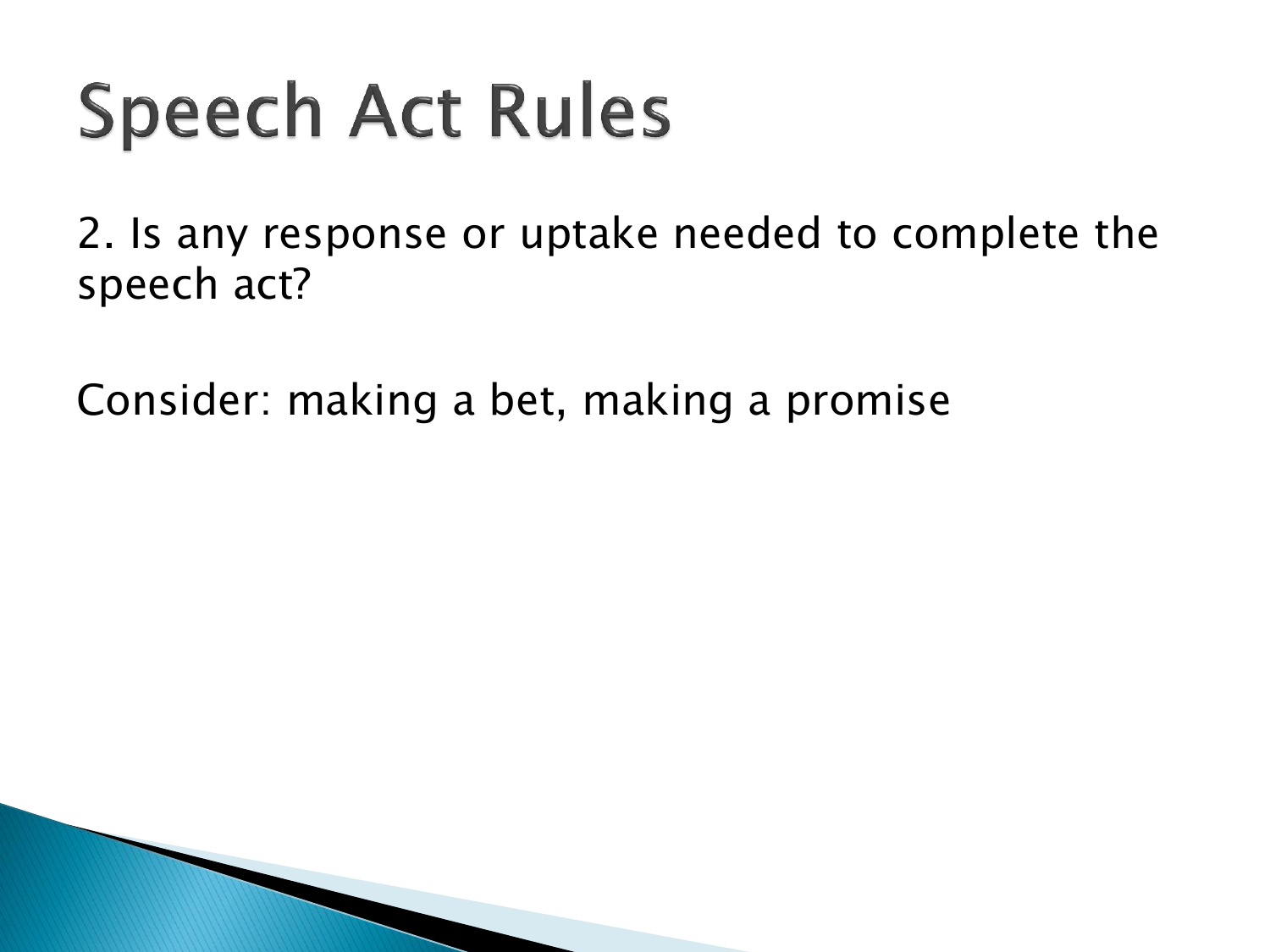3. Must the (a) speaker or (b) audience hold any special position for the speaker to perform the speech act?

Consider: Absolving a sin, Declaring bankruptcy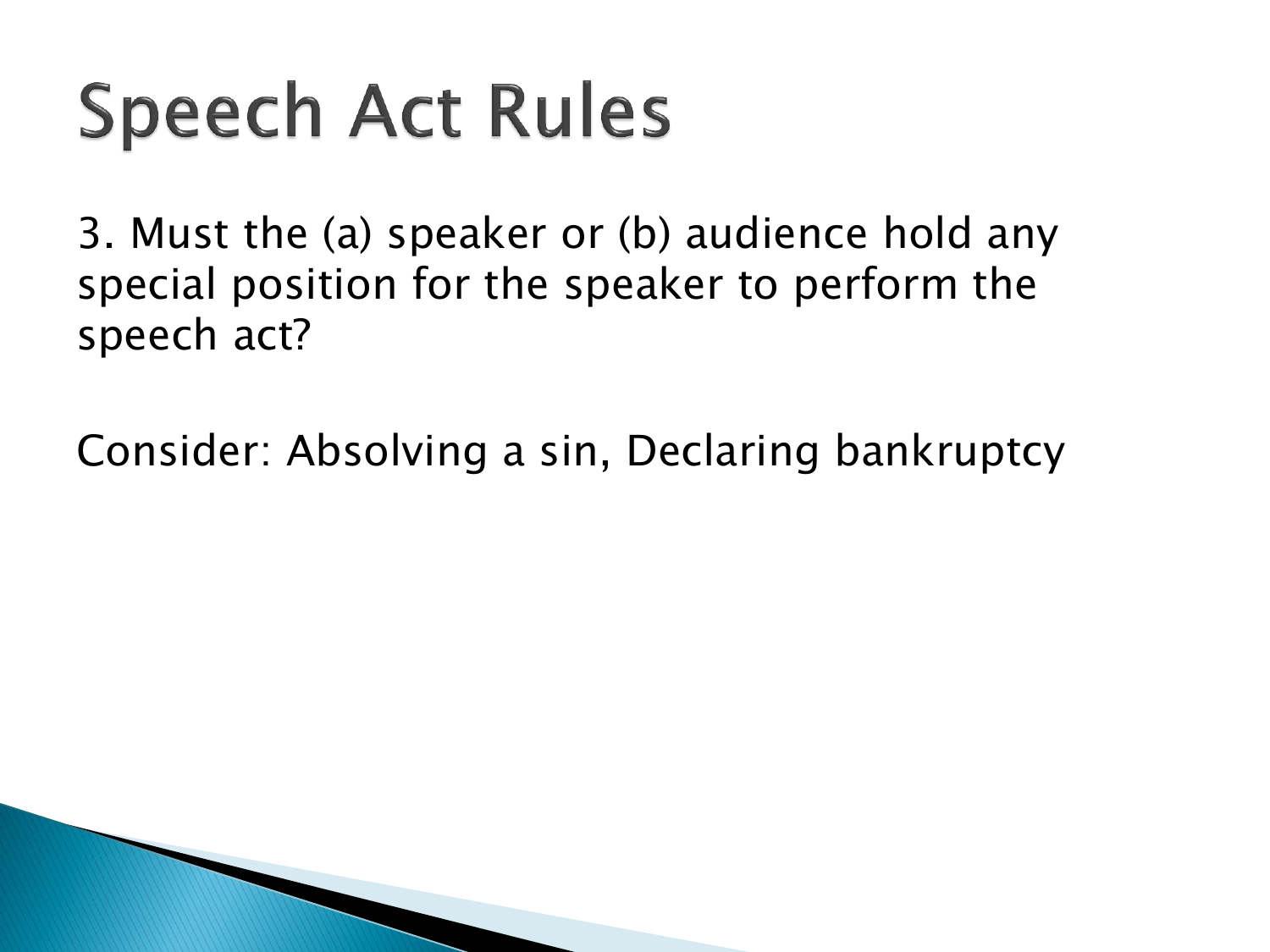4. Are there any other special circumstances required for the speech act?

Consider: Confirming a supreme court justice, getting married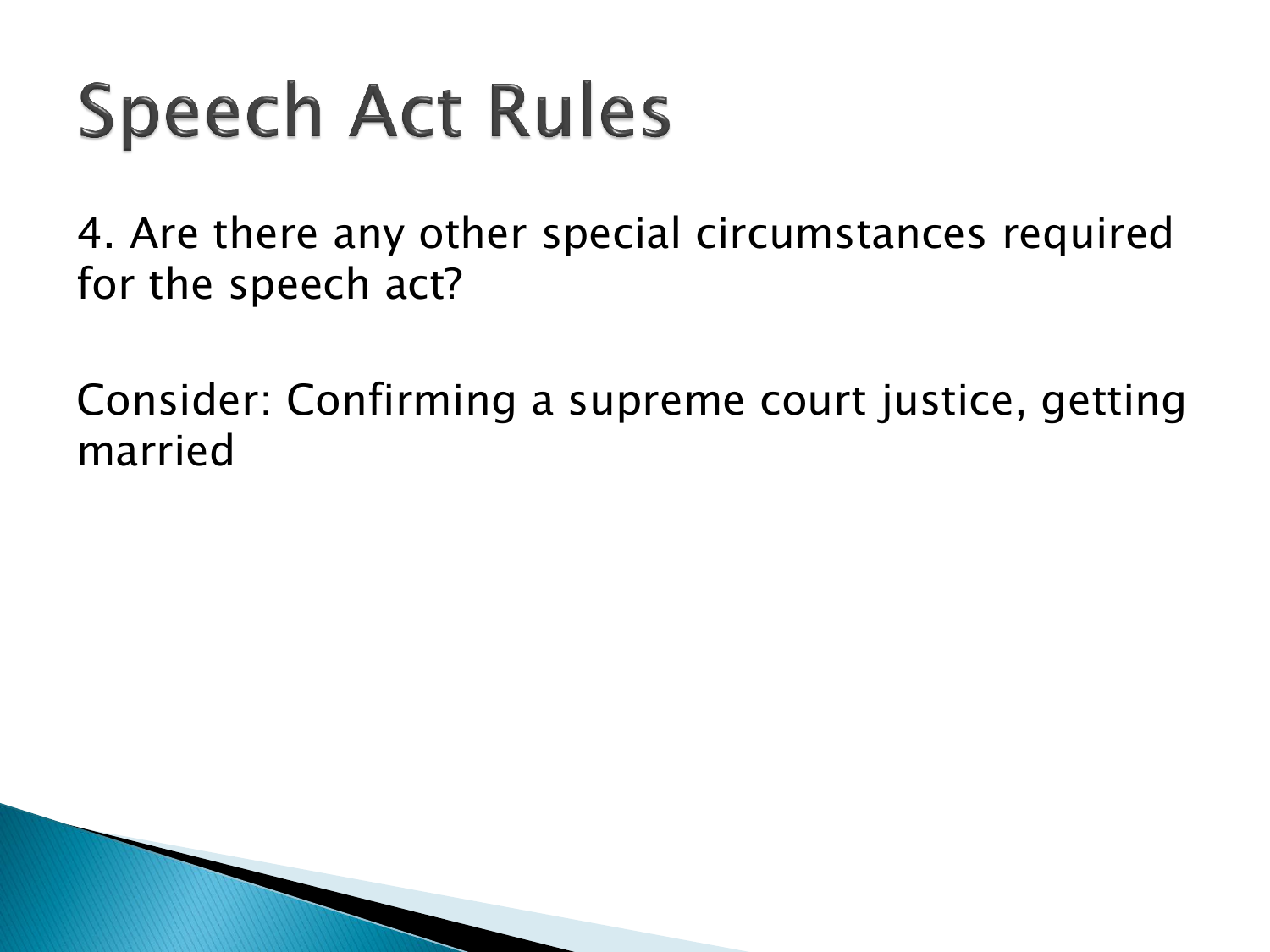5. What feelings/desires/beliefs is the speaker expected to have?

Consider: taking an oath of office, pledging allegiance to the flag